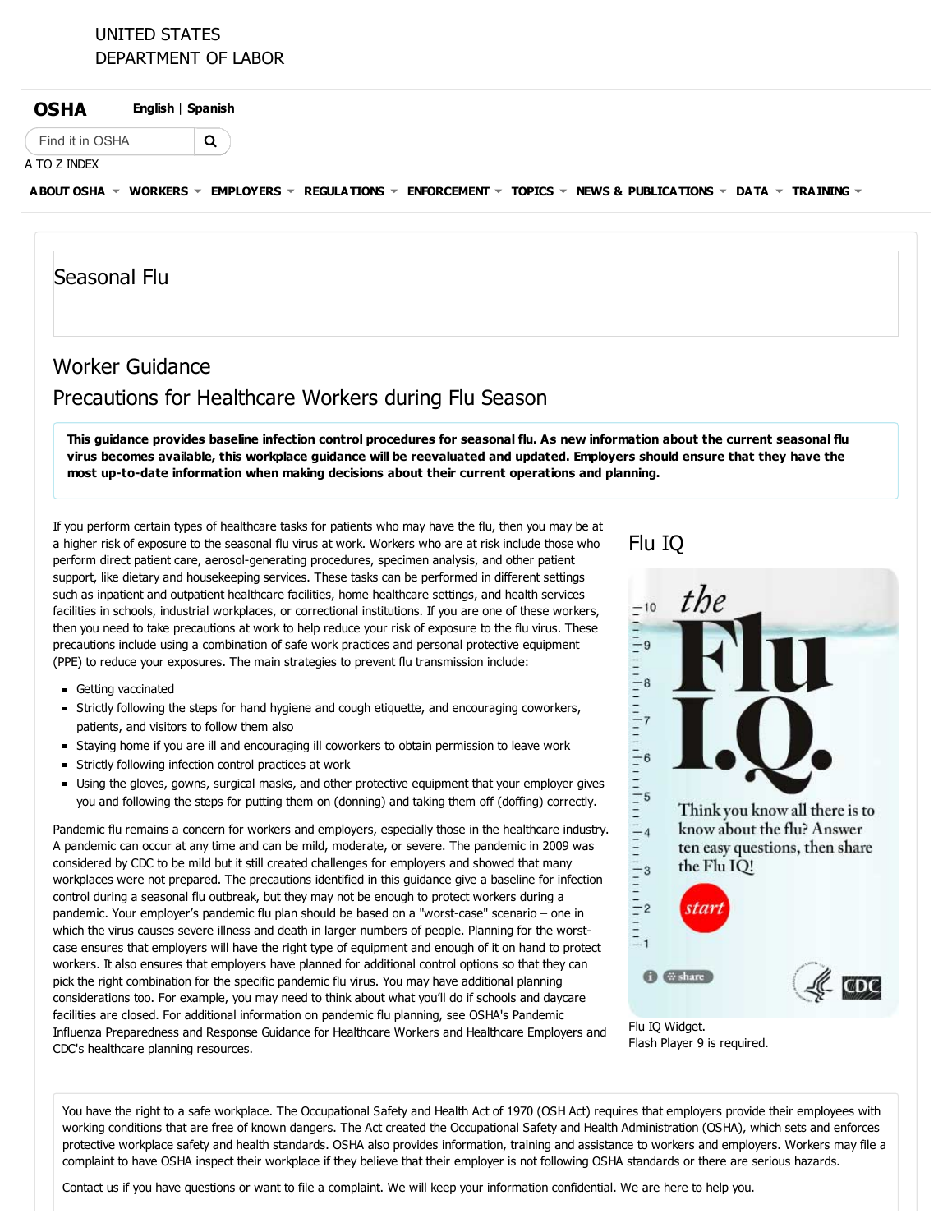- Get vaccinated! Vaccination is the most important way to prevent the spread of the flu. For additional information about seasonal flu vaccine priorities, see Key Facts About [Seasonal](http://www.cdc.gov/flu/protect/keyfacts.htm) Flu Vaccine.
- **Stay at home if you are sick**. CDC recommends that workers who have a fever and respiratory symptoms stay at home until 24 hours after their fever ends (100 degrees Fahrenheit [37.8 degrees Celsius] or lower), without the use of medication. Not everyone who has the flu will have a fever. Other symptoms could include a runny nose, body aches, headache, tiredness, diarrhea, or vomiting. Note that CDC has special [instructions](http://www.cdc.gov/vhf/ebola/healthcare-us/hospitals/infection-control.html) for workers returning to work in areas with patients whose immune systems are severely weakened.
- Keep frequently touched common surfaces (e.g., telephones, computer equipment, etc.) clean.
- " Try not to use a coworker's phone, desk, office, computer, or other work tools and equipment. If you must use a coworker's equipment, consider cleaning it first with a disinfectant.
- Stay in shape. Eat a healthy diet. Get plenty of rest, exercise, and relaxation.
- If you are in a [high](http://www.cdc.gov/flu/about/disease/high_risk.htm) risk category for flu complications (e.g., pregnant women, persons with asthma, etc.) talk with your employer about alternative work assignments.
- **Participate in all training offered by your employer**. Make sure that you understand your exposure risk, your facility's policies and procedures for isolation precautions, use of workplace controls, work practices, and PPE protection during aerosol-generating procedures, and potential complications of the flu.

### Additional Precautions for Healthcare Activities

Your employer should use a combination of the workplace engineering controls, work practices, and personal protective equipment listed below to reduce your exposure to the flu. Engineering controls are the most effective ways to reduce exposure because they involve changes to the workplace. Engineering controls should be used first. PPE is the least effective way to reduce exposure. PPE should be used only when close contact cannot be eliminated any other way. Follow your employer's procedures for implementing these controls and use the protective equipment provided to reduce your exposure risk at work.

#### Engineering Controls and other Workplace Control Measures

- Modify patient intake, triage, and other service areas to increase space between workers, coworkers, and patients (e.g., install sneeze guards or partitions).
- If available, use airborne [infection](https://www.osha.gov/Publications/3328-05-2007-English.html#AirborneInfectionIsolationRooms) isolation rooms (AIIRs), for [aerosol-generating](https://www.osha.gov/Publications/3328-05-2007-English.html#EngineeringControlsforAerosol-GeneratingProceduresforPatientswithPandemicInfluenza) procedures and limit the number of people present during the procedure.
- Isolate and group flu patients according to your facility's procedures.
- Use the appropriate Biosafety Level, in laboratories, when handling specimens from flu patients.
- Limit patient transport. Conduct exams and procedures at the bedside, instead of transporting the patient to other areas of the facility. Place a surgical mask on the patient, if tolerated, when they are being transported out of the room.
- Use closed suctioning systems to suction a patient's airways and use high quality filters on the expiratory port of ventilators, when available.

#### Safe Work Practices

- Screen incoming patients and separate those with flu-like symptoms.
- Limit the staff entering patient isolation rooms to only those necessary for patient care.
- Restrict visits for patients in isolation.
- Use proper respiratory and cough etiquette and encourage hand washing by patients and visitors.
	- Cover your coughs and sneezes with a tissue or cough and sneeze into your upper sleeve(s). Dispose of tissues in a "no touch" wastebasket.
	- Clean your hands after coughing, sneezing, or blowing your nose.
	- Avoid touching your nose, mouth, and eyes.
- Wash your hands with soap and water for at least 20 seconds before and after contact with patients, after using PPE, and after touching contaminated surfaces; use an alcohol-based hand rub if soap and water are not available.
	- When using soap and water, rub soapy hands together for at least 20 seconds, rinse hands with water, and dry completely.
	- If soap and water are not available, use of an alcohol-based hand rub is helpful as an interim measure until hand washing is possible. When using an alcohol-based hand rub, apply liquid to palm of hand, cover all surfaces of the hands with the liquid, and rub hands together until dry.
- Check yourself for symptoms of the flu.
- Follow standard cleaning and [disinfection](http://www.cdc.gov/mmwr/preview/mmwrhtml/rr5210a1.htm) methods.

#### Personal Protective Equipment (PPE)

- Use a surgical mask when entering a flu patient's room. A surgical mask is not a respirator. It will not protect you during aerosol-generating procedures, which may create very fine aerosol sprays. A surgical mask can only be used to protect workers from contact with the large droplets made by patients when they cough, sneeze, talk or breathe.
- Use a respirator during aerosol-generating procedures; a fit tested N95 disposable respirator or better is needed.
- Use gloves, gowns, and eye protection for any tasks that might cause contamination or create splashes.
- Put on and take off protective equipment in the correct order to prevent contamination.
	- CDC Posters